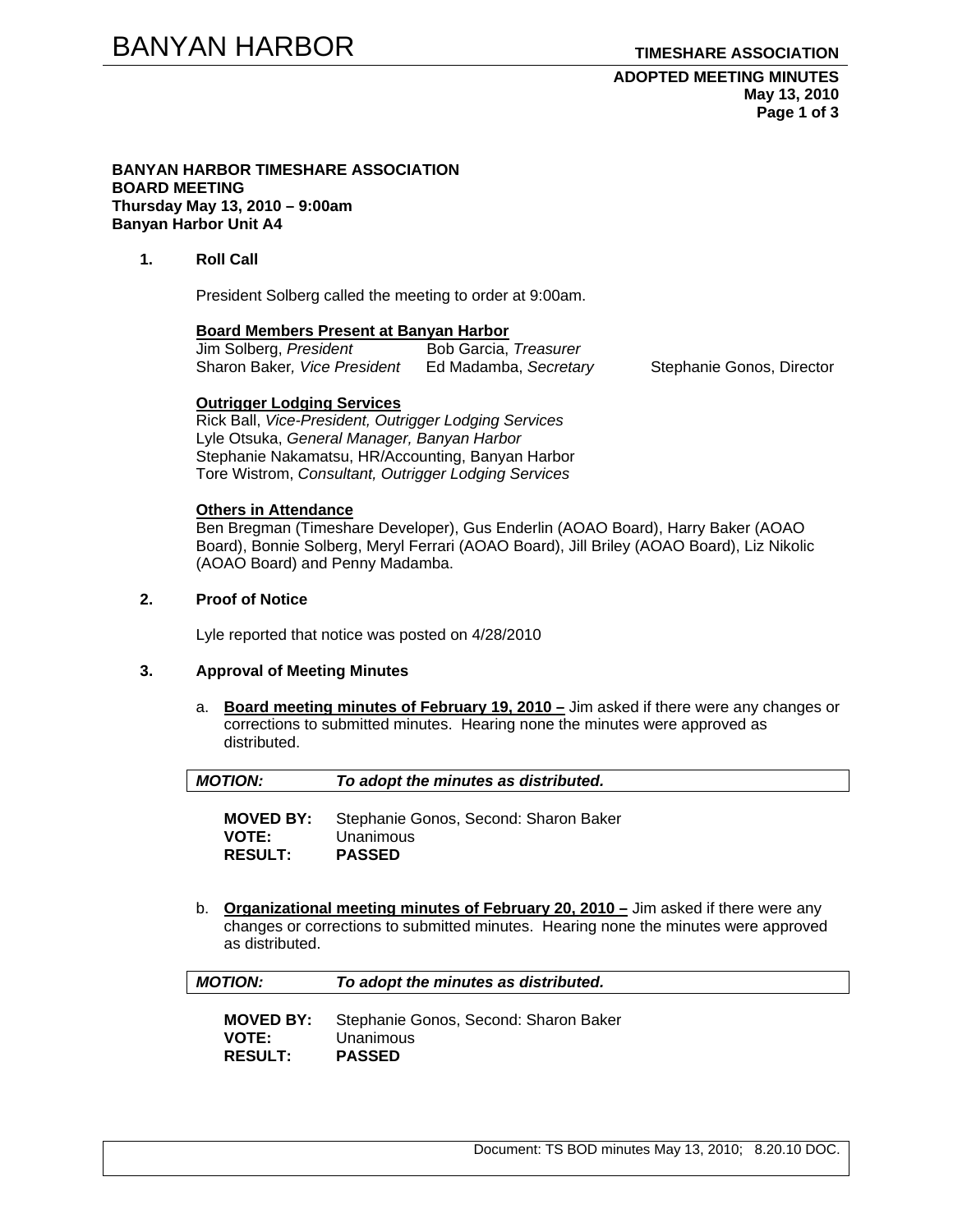# **4. Management Reports**

- a. **Board President's Report** Jim reported all Staff is working well together and he feels blessed to be a part of Banyan Harbor.
- b. **Manager's Report** – Lyle acknowledged our great team of Banyan Harbor associates and recapped the recent special rates being offered to Timeshare owners and guests by Kauai Athletic Club. Lyle also distributed a summary of the projects completed this year.

# **5. Financial Reports**

- a. **March 2010 Financial –** Rick reviewed the financial results through March 2010. Revenues year-to-date exceeded budget by \$1,280 due to Interval transfer fees, resulting in a net surplus year-to-date of \$10,349. Management continues to do a good job of controlling expenses.
- b. **Reserve Study –** Rick reviewed the reserve study highlighting 2010 projects. The 20 year Reserve Study, which is reviewed by the Board quarterly is a very good tool and shows funding for the anticipated projects in the future.
- c. **Collection –** Rick reported collection efforts continue to be maintained as reflected in receivable balances. However, with the current economic situation we are experiencing an increase in delinquencies. Ben Bregman reminded everyone in comparison to other Kauai and Hawaii Timeshare delinquencies, Banyan Harbor is doing a lot better than others. Tore commented only 5% of Timeshare Association receivables are with the Association attorney for collection. Ben also updated the board on the owner auction mail out.

### **6. Unfinished Business**

- a. **RCI Comment Cards –** Jim reviewed a few comments and was assured each item has been or is being reviewed and acted upon.
- b. **Refurbishing 2010 –** Most items covered under the reserve study. Tore reported both he and Lyle inspect all timeshare units individually on an annual basis and an action list is generated for follow up.

## **7. New Business**

a. **Resale / Deed Weeks -** Jim conveyed that the Board has been contacted by owners looking for alternatives for their delinquent week(s). Rick reviewed recommendations as presented in Board packets. Tore also reviewed Timeshare Liquidators agreement with Banyan Harbor Timeshare Association, to assist owners in need of alternatives and or/assistance. Discussions ensued and questions answered.

| <b>MOTION:</b>   | To adopt the Timeshare Association agreement with Timeshare<br>Liquidators, to assist owners with alternatives regarding<br>delinquencies |
|------------------|-------------------------------------------------------------------------------------------------------------------------------------------|
| <b>MOVED BY:</b> | Bob Garcia, Second: Sharon Baker                                                                                                          |
| <b>VOTE:</b>     | Unanimous                                                                                                                                 |
| <b>RESULT:</b>   | <b>PASSED</b>                                                                                                                             |